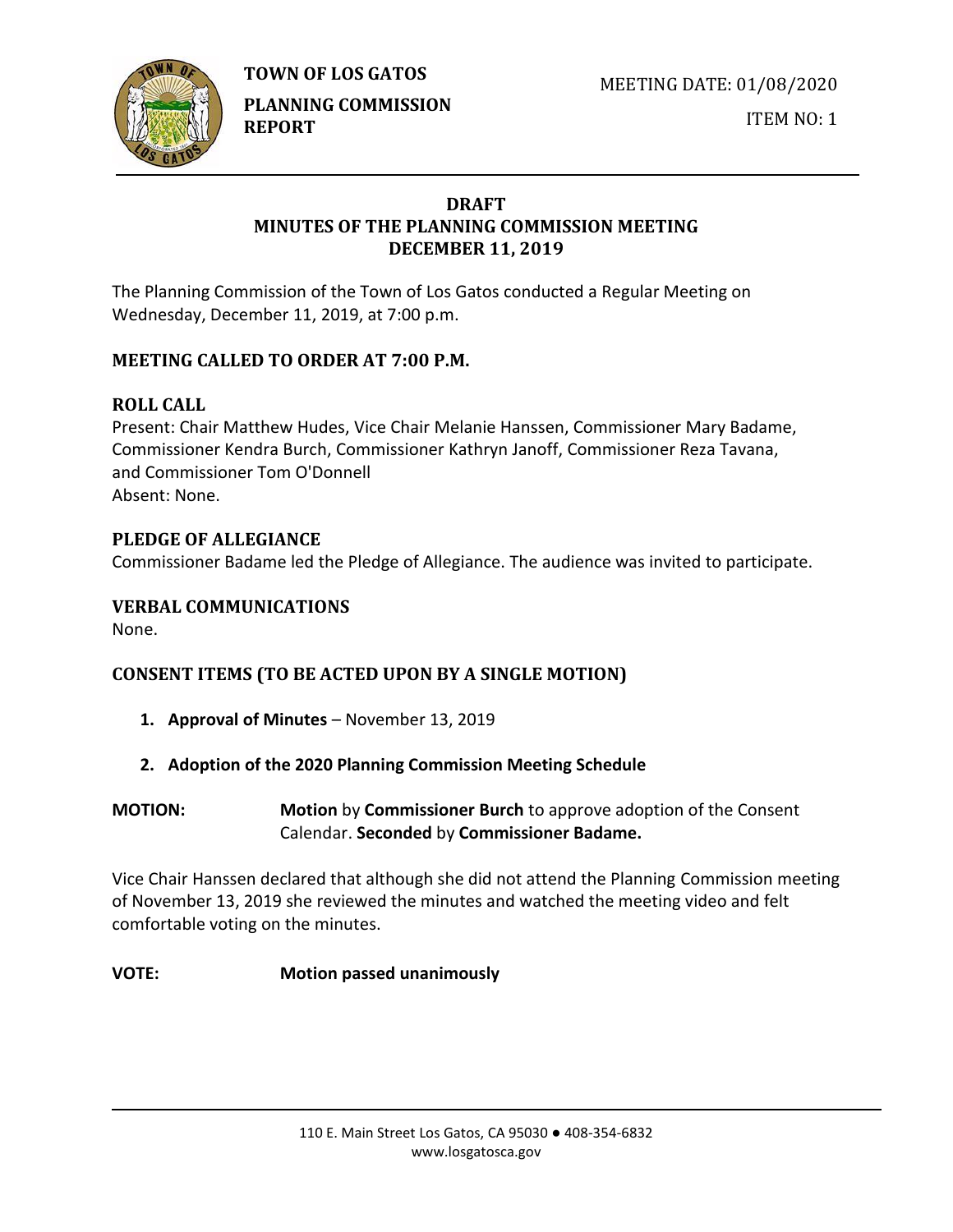# PAGE **2** OF **7** MINUTES OF PLANNING COMMISSION MEETING OF DECEMBER 11, 2019 DATE: JANUARY 3, 2020

## **PUBLIC HEARINGS**

## **3. 16 Chestnut Avenue**

Architecture and Site Application S-17-047 APN 510-40-012 Applicant/Appellant: Bess Wiersema, Studio3 Design Property Owner: Kim Roper Project Planner: Erin Walters

Consider an appeal of a Development Review Committee decision approving a request for demolition of an existing pre-1941 single-family residence and construction of a new single-family residence on property zoned R-1:12. Continued from July 10, 2019 and October 9, 2019.

Erin Walters, Associate Planner, presented the staff report.

## Opened Public Comment.

#### Barton Hechtman

- He clarified that the portion of the staff report that talked about the driveway being safer was not a statement from the traffic engineer, it is from the Los Gatos Public Works Department and is contrary to the statements from the TJKM traffic engineer in the traffic study. The traffic engineer recommended having the driveway at the corner location and he requested the Commission approve it that way.

#### Bess Wiersema, Architect

The only outstanding matter that they are appealing is moving the location of the driveway that has been at its current location over a century and is consistent with driveways in its immediate and expanded neighborhoods. They are trying to protect a tree and maintain a turnaround, a house footprint, and the owner's right to some privacy in her back yard.

#### Kim Roper, Homeowner

She is disappointed with the process. They have lived on the street for 17 years and have done all they could, such as including the neighbors in everything, hired an expert, and didn't seek a teardown but it fell into that category of work, however, the goalpost is constantly moving. They hired a traffic consultant and provided the traffic study that concludes that the current driveway is acceptable, not better or worse. She has never seen an accident there.

#### Rita Kelly

She lives across the street from the subject site. She requested the driveway remain at its current location because it is safe and moving it to Chestnut would not make it safer and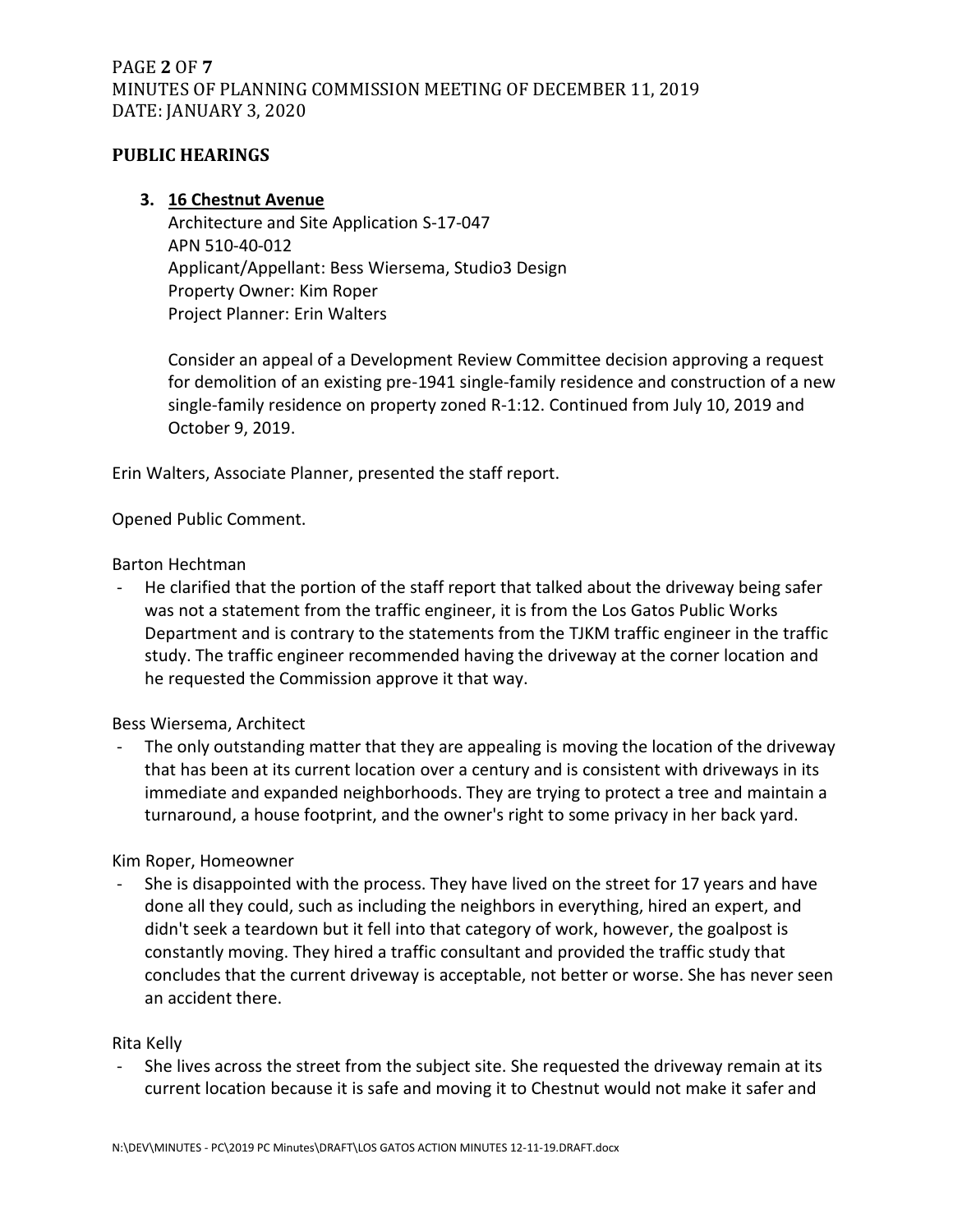# PAGE **3** OF **7** MINUTES OF PLANNING COMMISSION MEETING OF DECEMBER 11, 2019 DATE: JANUARY 3, 2020

would be detrimental to the look and feel of the neighborhood, because the current driveway has character. Moving the driveway would also require the removal of an oak tree that would impact her front window view. The proposed new location would also mean vehicle lights would come in her windows.

### Sharon Herald

- The applicant's driveway with the pillars is iconic and they have done all that has been asked of them. The proposed home is in keeping with the neighborhood. The driveway is safe where it is and she encouraged the Planning Commission to allow it to remain in place.

#### Bob Simmons

He was stunned to learn the pillars on the applicant's driveway had been there 100 years. His home is on the edge of the subject property and looks out over a very nice old short stone wall and stonework that line that street and that would have to be taken out to move the driveway and would destroy that part of the neighborhood character. Also, the driveway would then be closer to them as well and perhaps headlights would shine into his home.

#### Margo Simmons

The stones lining the street that her husband referred to are absolutely gorgeous because that type of stonework is not often seen. There have been no accidents with the driveway in its present location and she urged the Planning Commission to allow it to remain in place because it works.

## Bess Wiersema, Architect

- She thanked the Planning Commission for protecting the character of the neighborhoods in Los Gatos, saying that granting this exception would do just that.

Closed Public Comment.

Commissioners discussed the matter.

**MOTION: Motion** by **Commissioner O'Donnell** to grant the appeal of the decision of the Development Review Committee and approve an Architecture and Site Application for 16 Chestnut Avenue with modified conditions to allow the existing driveway approach to remain. **Seconded** by **Commissioner Burch.**

Commissioners discussed the matter.

## **VOTE: Motion passed unanimously.**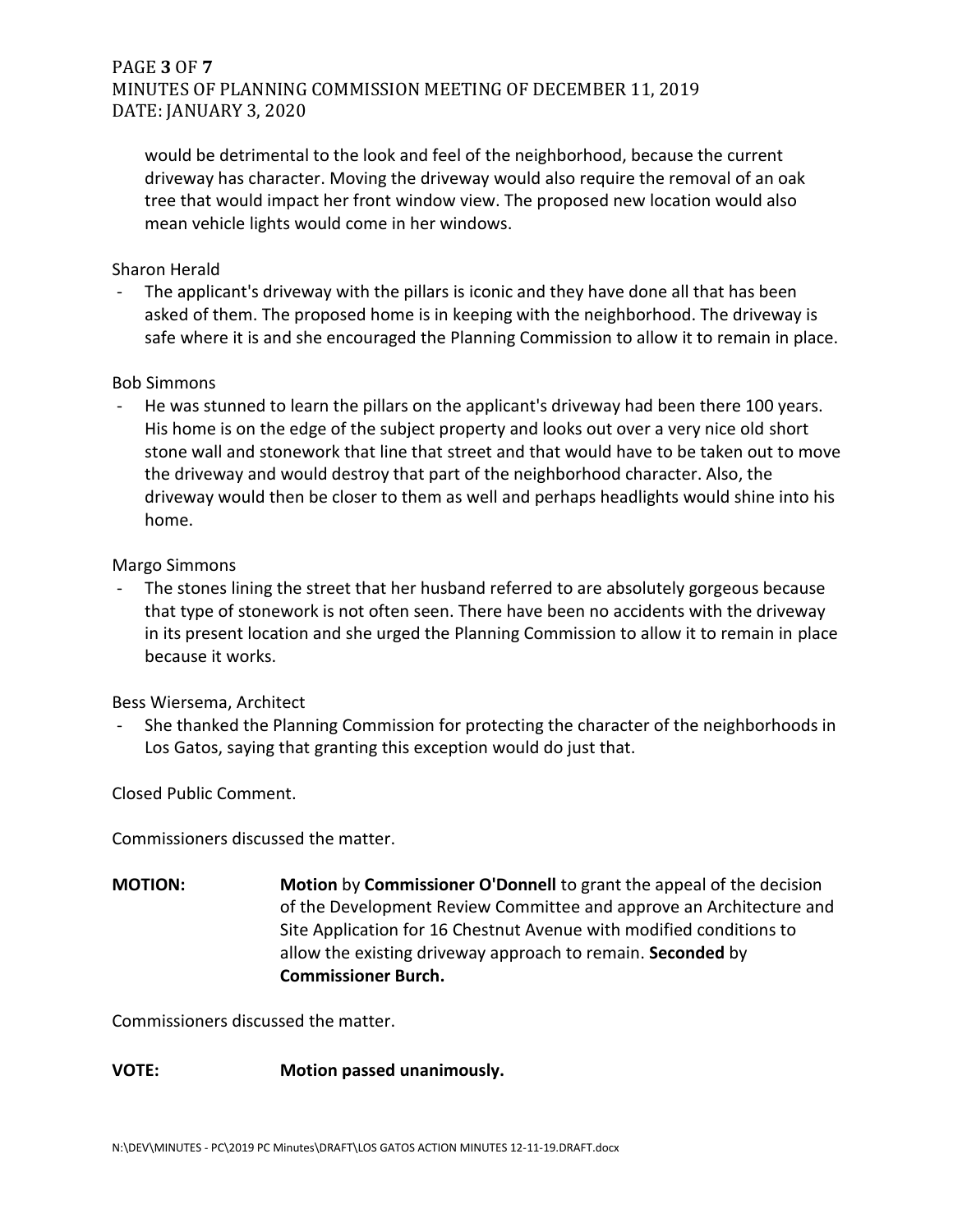PAGE **4** OF **7** MINUTES OF PLANNING COMMISSION MEETING OF DECEMBER 11, 2019 DATE: JANUARY 3, 2020

## **4. 16940 Roberts Road**

Architecture and Site Application S-19-008 Subdivision Application M-19-002 APN 529-18-053 Property Owner/Applicant: Josephine Chang Project Planner: Ryan Safty

Requesting approval for demolition of an existing single-family residence, construction of three condominium units that will exceed the floor area ratio standards, and site improvements requiring a grading permit on property zoned RM:5-12.

Ryan Safty, Associate Planner, presented the staff report.

Opened Public Comment.

Josephine Chang, Applicant

Her parents are the property owners and she has lived in Los Gatos for 40 years. They have worked with the Town to determine the best site plan for the property that was the most compatible with the neighborhood. They are proposing three single-family detached units, 1,800 square feet, four bedroom, three baths, with one bedroom/bath on the ground floor. Each unit would have its own front and back yard. The street improvements and landscaping they will install would greatly improve the corner.

#### Lee Quintana

- If this were not allowed because it exceeds the FAR by so much and the applicant chose to do an attached development instead, when that attached development came in it would very likely be so big that there would be problems with it, so that by itself is not rationale for approving the extent of the exception. One unit has the garage in the back and that creates a lot of additional hardscape and leaves little open space to be used by the occupant of the unit.

Josephine Chang, Applicant

There are no private open spaces abutting any of the streets. One unit does have a garage in the rear but it does still provide almost 800 square feet of unpaved private open space, and the requirement is 200 square feet.

Closed Public Comment.

Commissioners discussed the matter.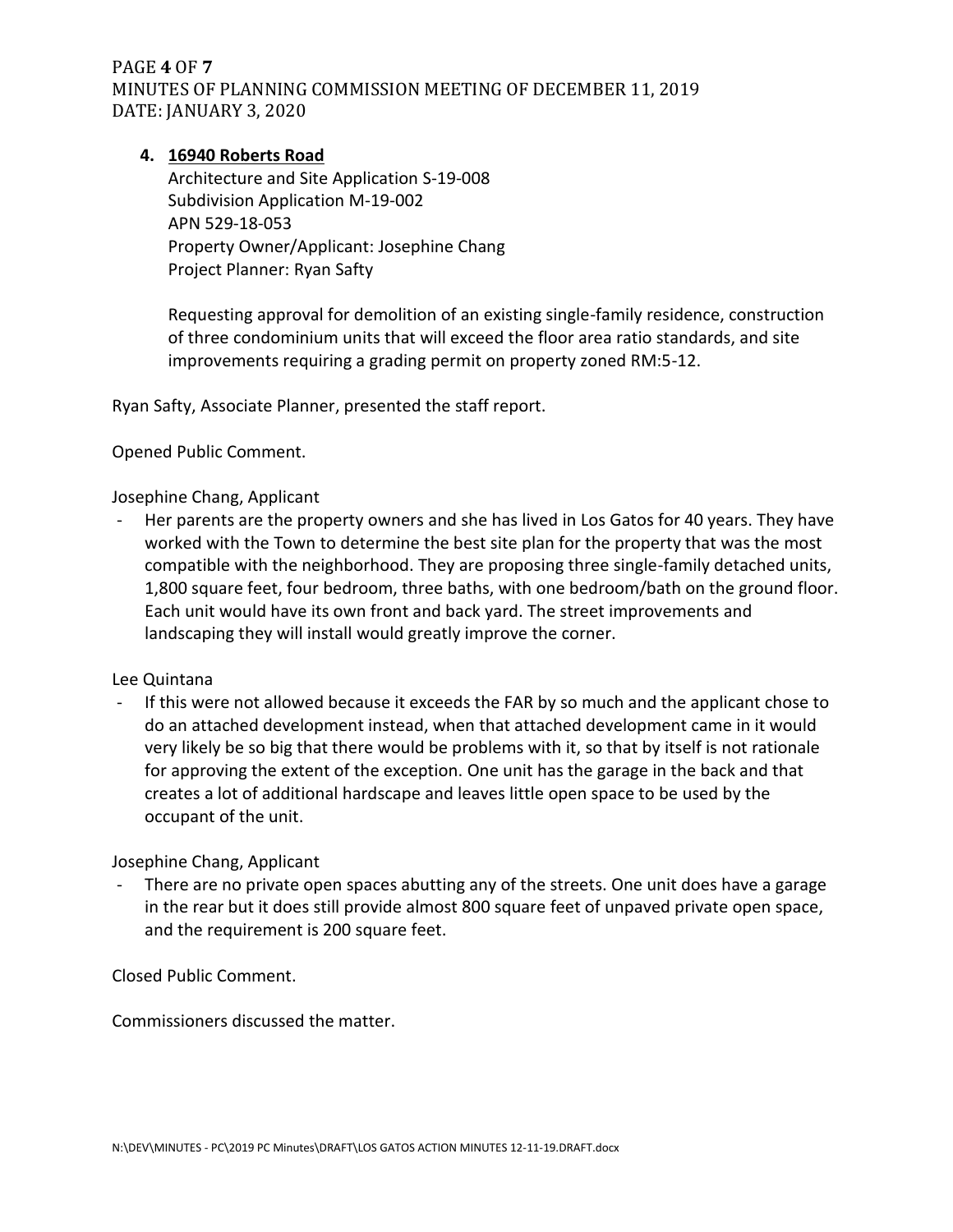PAGE **5** OF **7** MINUTES OF PLANNING COMMISSION MEETING OF DECEMBER 11, 2019 DATE: JANUARY 3, 2020

## **MOTION: Motion** by **Commissioner Badame** to approve an Architecture and Site Application and Subdivision Application for 16940 Roberts Road. **Seconded** by **Commissioner O'Donnell.**

**VOTE: Motion passed unanimously.**

## **5. 15925 Quail Hill Drive**

Architecture and Site Application S-19-012 APN 527-02-007 Applicant: Tom Sloan Property Owner: John and Allison Diep Project Planner: Jennifer Armer

Requesting approval for demolition of an existing single-family residence and detached accessory dwelling unit, and construction of a two-story single-family residence on property zoned HR-1.

Jennifer Armer, Senior Planner, presented the staff report.

Opened Public Comment.

Tom Sloan, Architect

The surrounding neighbors all have homes elevated above the proposed residence. This residence conceals and disguises the retaining walls so they create no visual impacts, and meets the standards and guidelines. They completed all of the Town consulting architect's recommendations to mitigate the effect of classical style architecture, such as new rooflines, added windows, and pushing the second story back. The one area where the garage is tunneled in is where the project has a higher height.

#### Arvin Khosravi

His property is adjacent to the subject site. One concern is that the properties have a wire fence between them and he doesn't want any of the subject property fence sides to be changed, because it would look odd. The previous owner removed a lot of trees and they lost privacy into their bedroom and bathroom on the second floor and he requested they maintain a privacy screen. They have a vineyard on their property and any tall structures would impact the sunlight it gets.

#### Bernard Caullahan

He lives on the adjacent property on the other side of the subject site. They are concerned about construction traffic parking on Drysdale Drive, but the project architect has assured him they would not. They have no objection to the house or its design, size, placement, or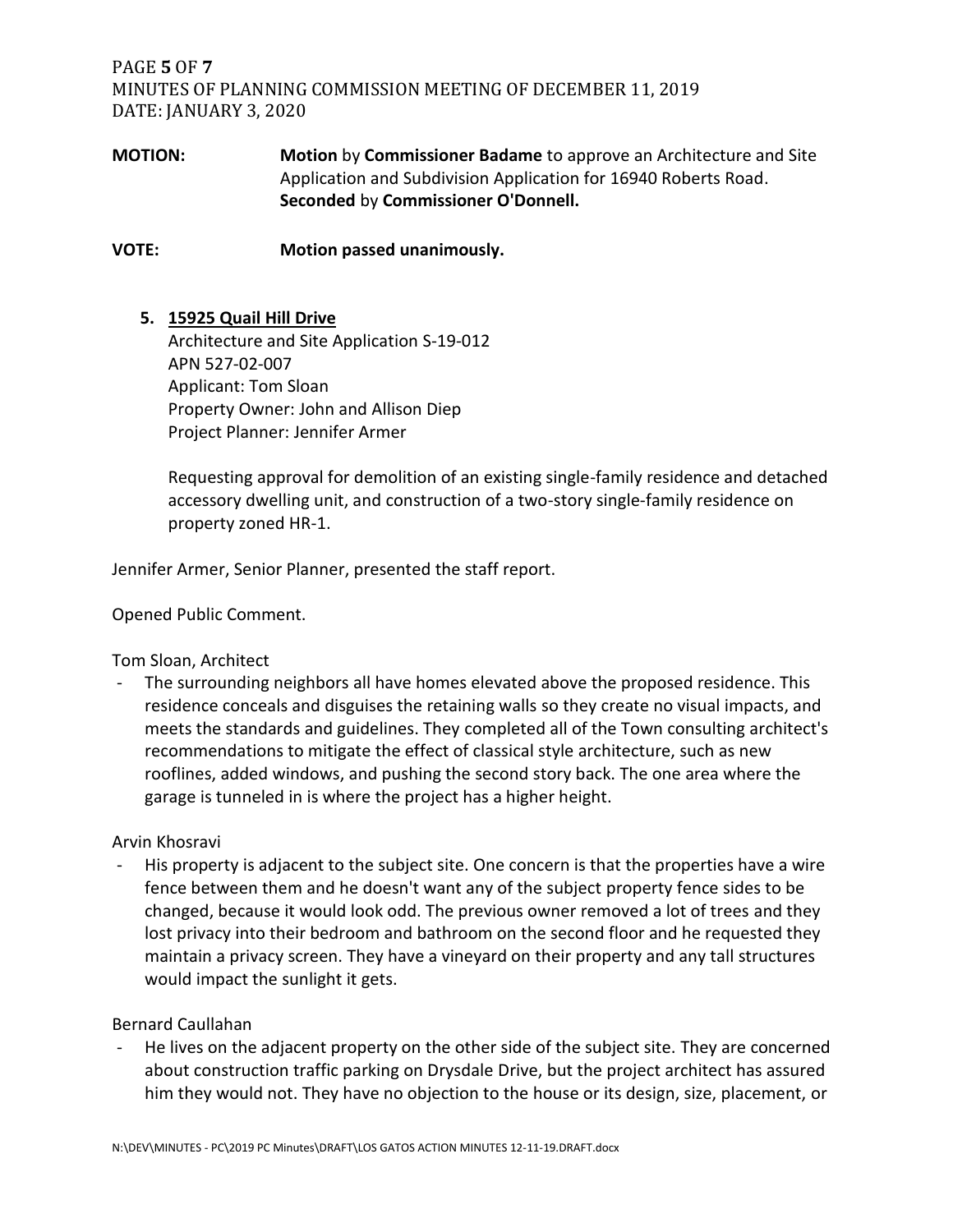## PAGE **6** OF **7** MINUTES OF PLANNING COMMISSION MEETING OF DECEMBER 11, 2019 DATE: JANUARY 3, 2020

the exceptions the applicants seek. He requested the Commission approve the project so the neighborhood can finish with building.

Lee Quintana

The site is constrained, but the design has been developed to meet the owners' objectives while trying to fit it into the constraints of the site, and where they cannot be met they are asking for exceptions, but that is not what the Hillside Standards and Guidelines were developed to do. The design itself is very nice and an improvement over the original design, but that is not a reason to approve this particular design in the hillsides given that it does not meet all the standards and guidelines.

Tom Sloan, Architect

This project does not have large impacts to the neighbors, which is one of the objectives of designing in the hillsides. They are adding a tremendous number of trees that would conceal the house when they are grown. They have done a lot of mitigation for the 35 feet height limit and the house will be perceived as being 25 feet high.

Closed Public Comment.

Commissioners discussed the matter.

Opened Public Comment.

Commissioners asked questions of the applicant.

Closed Public Comment.

**MOTION: Motion** by **Commissioner O'Donnell** to continue the public hearing for 15925 Quail Hill Drive to the meeting of March 25, 2020. **Seconded** by **Vice Chair Hanssen.**

Commissioners discussed the matter.

## **VOTE: Motion passed unanimously.**